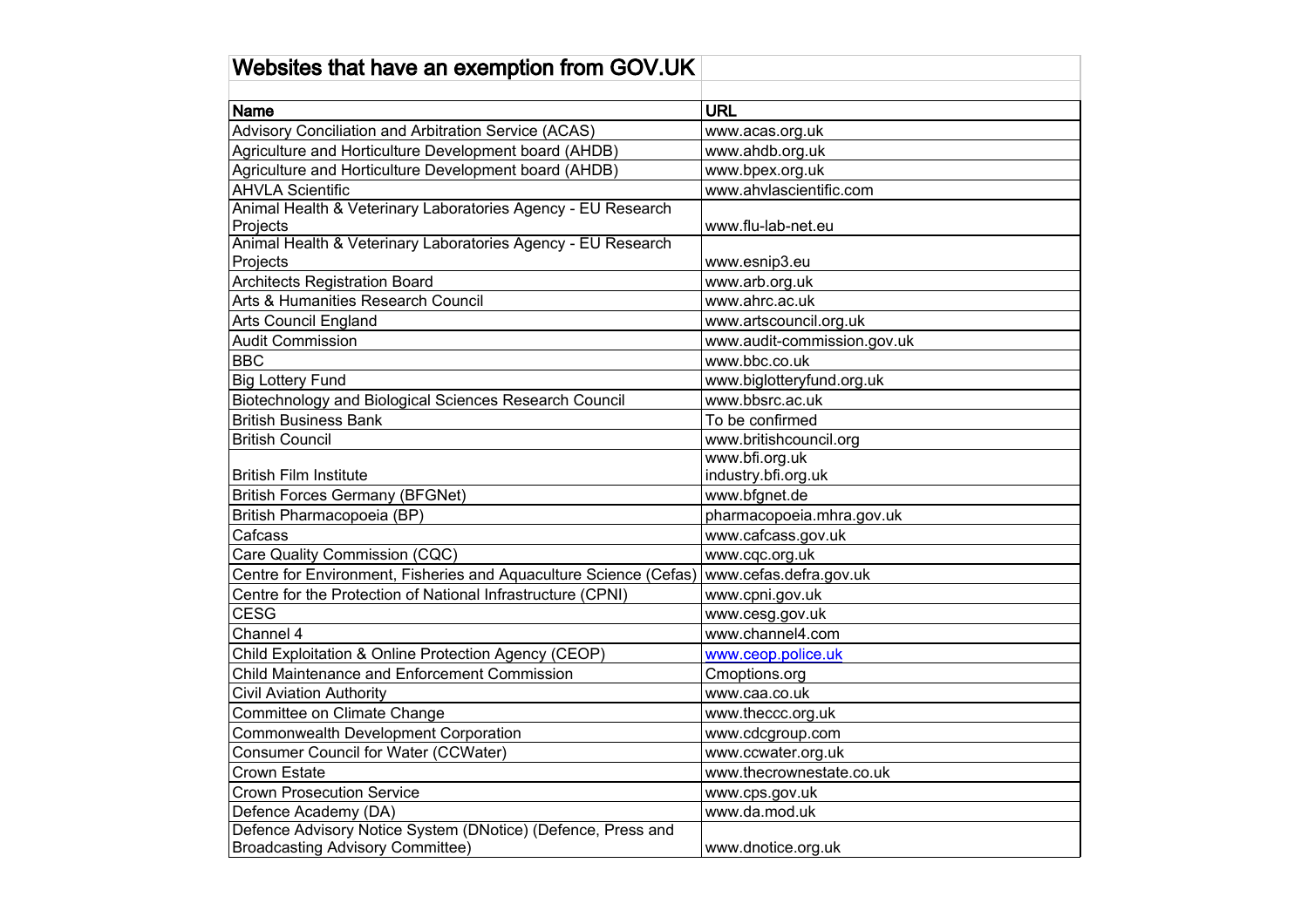| Defence Sixth Form College (DSFC)                    | www.dsfc.ac.uk                         |
|------------------------------------------------------|----------------------------------------|
| Defence Support Group (DSG)                          | www.dsg.mod.uk                         |
| Detainee Inquiry                                     | www.detaineeinquiry.org.uk             |
| <b>Directly Operated Railways</b>                    | www.directlyoperatedrailways.co.uk     |
| Drinking Water Inspectorate                          | www.dwi.defra.gov.uk                   |
| <b>Economic and Social Research Council</b>          | www.esrc.ac.uk                         |
| Engineering and Physical Scriences Research Council  | www.epsrc.ac.uk                        |
| English Heritage                                     | www.english-heritage.org.uk            |
| Equality and Human Rights Commission (EHRC)          | www.equalityhumanrights.com            |
| <b>EU Energy Focus</b>                               | euenergyfocus.co.uk                    |
| <b>Examinations Appeals Board</b>                    | www.theeab.org.uk                      |
| <b>FCO Services</b>                                  | www.fcoservices.gov.uk                 |
| <b>Fire Service College</b>                          | www.fireservicecollege.ac.uk           |
| Food Standards Agency (FSA)                          | www.food.gov.uk                        |
| <b>Forestry Commission</b>                           | www.forestry.gov.uk                    |
| <b>Gambling Commission</b>                           | www.gamblingcommission.gov.uk          |
| <b>GB Non-Native Species Secretariat</b>             | nonativespecies.defra.gov.uk           |
| <b>Geomatics Web Portal</b>                          | www.geomatics-group.co.uk              |
| Great Britain China Centre (GBCC)                    | www.gbcc.org.uk                        |
| Green Deal Oversight and Registration Body           | www.greendealorb.co.uk                 |
| Health & Safety Laboratory (HSL)                     | www.hsl.gov.uk                         |
| <b>Health and Safety Executive</b>                   | www.hse.gov.uk                         |
| <b>Healthwatch England</b>                           | www.healthwatchengland.org.uk          |
| <b>Healthwatch England</b>                           | www.healthwatch.co.uk                  |
| Her Majesty's Inspectorate of Constabulary (HMIC)    | www.hmic.gov.uk                        |
| Heritage Lottery Fund                                | www.hlf.org.uk                         |
| Higher Education Funding Council for England (HEFCE) | www.hefce.ac.uk                        |
| Hillsborough Independent Panel                       | hillsborough.independent.gov.uk        |
| <b>Historic Royal Palaces</b>                        | www.hrp.org.uk                         |
| HM Crown Prosecution Service Inspectorate            | www.hmcpsi.gov.uk                      |
| HM Inspectorate of Prisons                           | www.justice.gov.uk/about/hmi-prisons   |
| HM Inspectorate of Probabtion                        | www.justice.gov.uk/about/hmi-probation |
| Horserace Betting Levy Board                         | www.hblb.org.uk                        |
| Human Fertilisation and Embryology Authority         | www.hfea.gov.uk                        |
| <b>Human Tissue Authority</b>                        | www.hta.gov.uk                         |
| Independent                                          | www.independent.gov.uk                 |
| Independent Commission for Aid Impact                | www.independent.gov.uk/icai            |
| Independent Housing Ombudsman                        | www.housing-ombudsman.org.uk           |
| Independent Monitoring Board                         | www.justice.gov.uk/about/imb           |
| Independent Police Complaints Commission (IPCC)      | www.ipcc.gov.uk                        |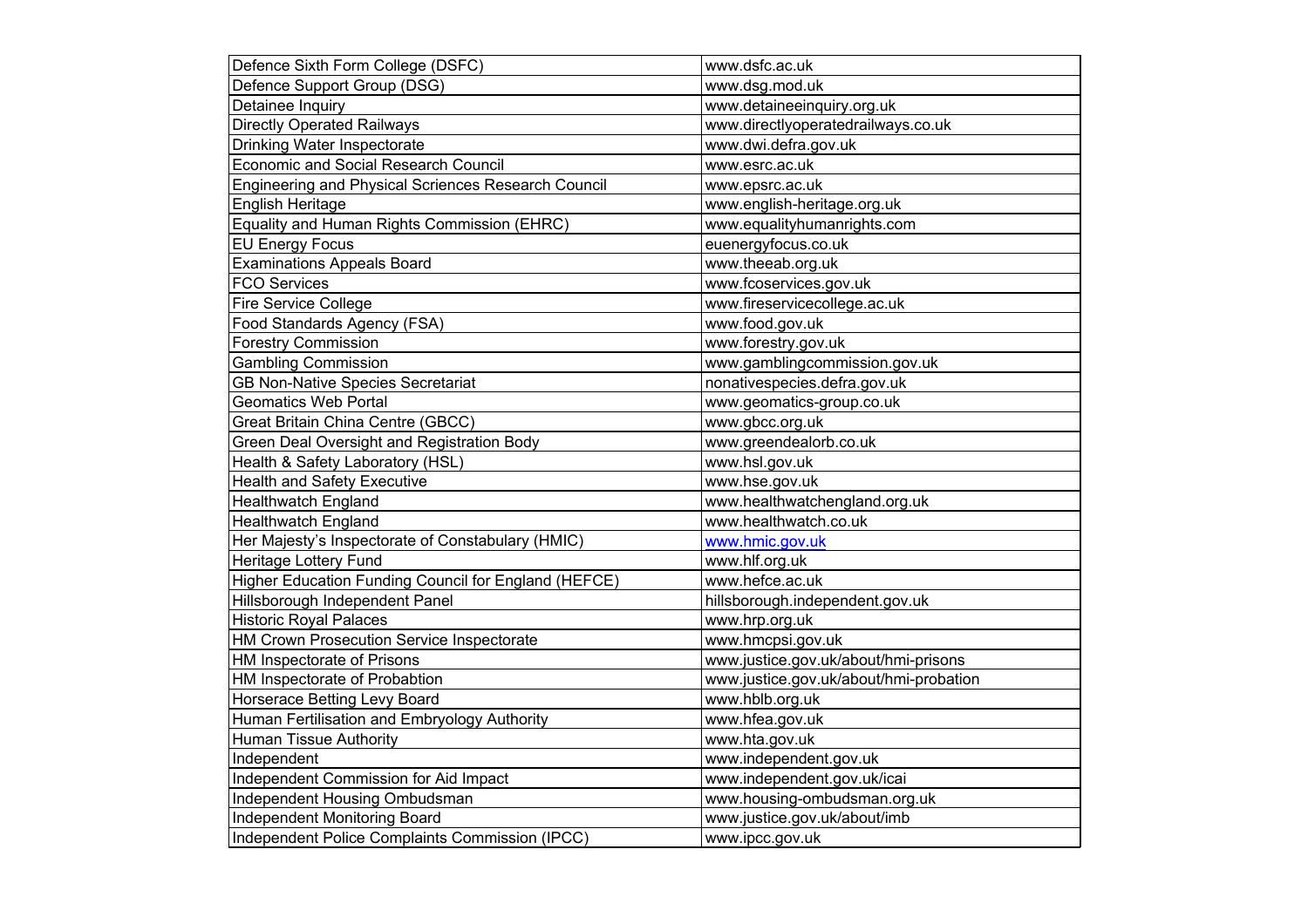|                                                                 | www.independent.gov.uk/terrorism-legislation-    |
|-----------------------------------------------------------------|--------------------------------------------------|
| Independent Reviewer of Terrorist Legislation                   | reviewer                                         |
| Information Commissioner's Office (ICO)                         | ico.gov.uk                                       |
| Investors in People                                             | www.investorsinpeople.co.uk                      |
| Iraq Inquiry                                                    | www.iraqinquiry.org.uk                           |
| Joint Nature Conservation Committee                             | jncc.defra.gov.uk                                |
| <b>Judicial Appointments Commission</b>                         | jac.judiciary.gov.uk                             |
| Judiciary                                                       | www.judiciary.gov.uk                             |
| <b>Legal Services Board</b>                                     | legalservicesboard.org.uk                        |
| <b>Legal Services Board</b>                                     | legalservicesconsumerpanel.org.uk                |
| Legislation.gov.uk                                              | www.legislation.gov.uk                           |
| Local Government Ombudsman                                      | www.lgo.org.uk                                   |
| London and Continental Railways Ltd.                            | www.lcrhq.co.uk                                  |
| London Thames Gateway UDC                                       | Itgdc.org.uk                                     |
| <b>Marshall Aid Commissions</b>                                 | www.marshallscholarship.org                      |
| <b>Medical Research Council</b>                                 | www.mrc.ac.uk                                    |
| Met Office                                                      | www.metoffice.gov.uk                             |
| <b>National Crime Agency</b>                                    | To be confirmed                                  |
| <b>National Forest Company</b>                                  | www.nationalforest.org                           |
| National Institute for Biological Standards and Control (NIBSC) | www.nibsc.ac.uk                                  |
| National Institute for Health and Clinical Excellence (NICE)    | www.nice.org.uk                                  |
| <b>National Laboratory Service</b>                              | www.natlabs.co.uk                                |
| National Lottery Commission                                     | www.natlotcomm.gov.uk                            |
| <b>National Parks</b>                                           | www.nationalparks.gov.uk                         |
| National Savings and Investments                                | www.nsandi.com                                   |
| National Survey of Charities and Social Enterprises             | www.nscsesurvey.com                              |
| Natural Environment Research Council                            | www.nerc.ac.uk                                   |
| <b>NHS</b>                                                      | www.nhs.uk and all subdomains                    |
| Northern Lighthouse Board                                       | www.nlb.org.uk                                   |
| <b>Nuclear Decommissioning Authority</b>                        | www.nda.gov.uk                                   |
| <b>OBR</b>                                                      | budgetresponsibility.independent.gov.uk          |
| Ofcom                                                           | www.ofcom.org.uk                                 |
| Office for Fair Access (OFFA)                                   | www.offa.org.uk                                  |
| <b>Office National Statistics</b>                               | www.ons.gov.uk                                   |
| Office of Judicial Complaints                                   | judicialcomplaints.judiciary.gov.uk              |
| Office of Rail Regulation                                       | www.rail-reg.gov.uk                              |
| Office of Surveillance Commissioners                            | www.surveillancecommissioners.independent.gov.uk |
| Ofgem                                                           | www.ofgem.gov.uk                                 |
| Ofwat                                                           | www.ofwat.gov.uk                                 |
| <b>Ordnance Survey</b>                                          | www.ordnancesurvey.co.uk                         |
| Parliamentary and Health Service Ombudsman                      | www.ombudsman.org.uk                             |
|                                                                 |                                                  |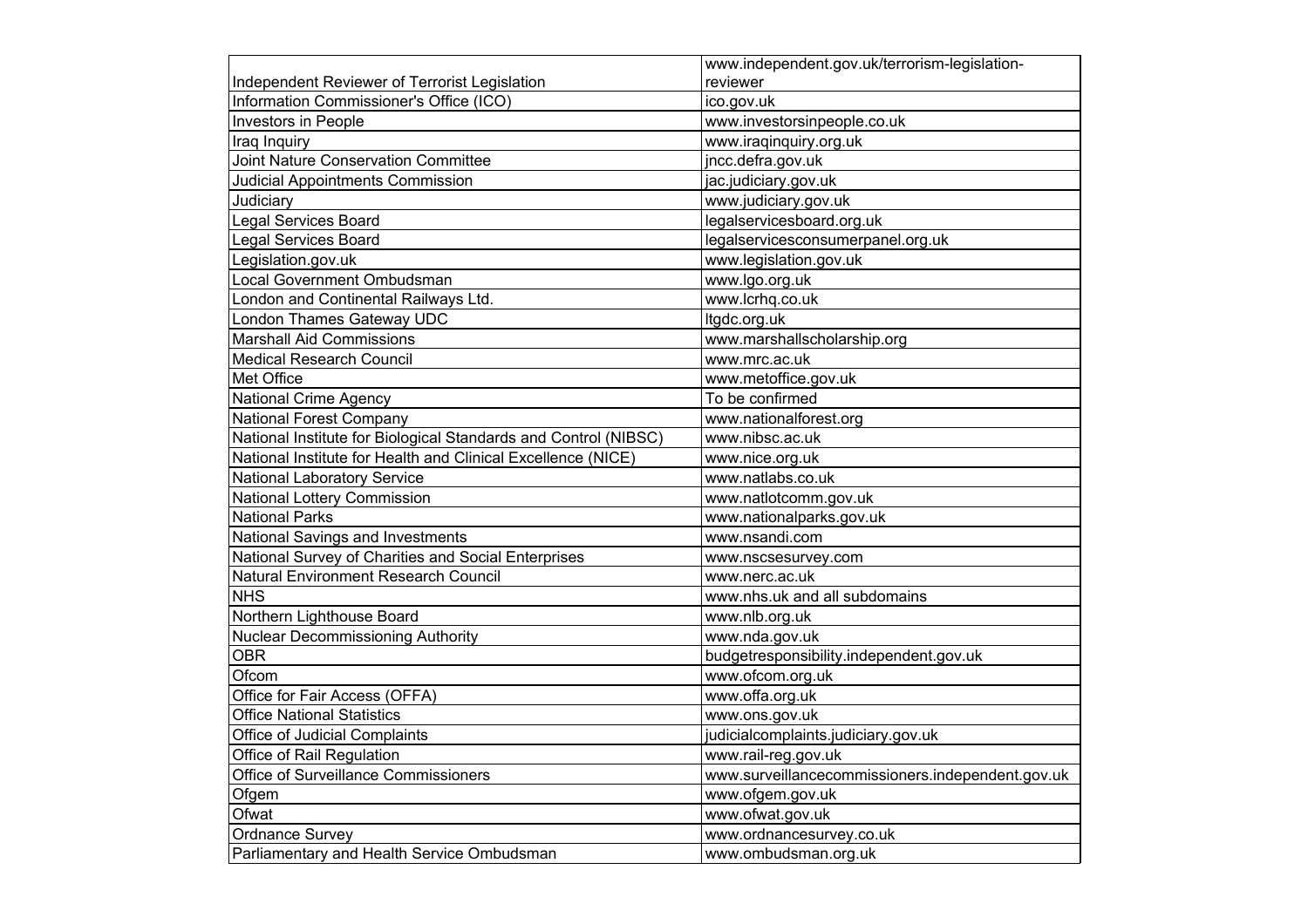| www.passengerfocus.org.uk<br>Pension Protection Fund Ombudsman (PPFO)<br>www.ppfo.org.uk<br>www.pensions-ombudsman.org.uk<br>Pensions Ombudsman<br><b>Prince of Wales</b><br>www.princeofwales.gov.uk<br>Prisons and Probation Ombudsman<br>www.ppo.gov.uk<br>Proud to Serve<br>www.proud2serve.net<br><b>Public Lending Right</b><br>www.plr.uk.com |
|------------------------------------------------------------------------------------------------------------------------------------------------------------------------------------------------------------------------------------------------------------------------------------------------------------------------------------------------------|
|                                                                                                                                                                                                                                                                                                                                                      |
|                                                                                                                                                                                                                                                                                                                                                      |
|                                                                                                                                                                                                                                                                                                                                                      |
|                                                                                                                                                                                                                                                                                                                                                      |
|                                                                                                                                                                                                                                                                                                                                                      |
|                                                                                                                                                                                                                                                                                                                                                      |
| Queen Elizabeth II Conference Centre<br>www.qeiicc.co.uk                                                                                                                                                                                                                                                                                             |
| <b>Research Councils UK</b><br>www.rcuk.ac.uk                                                                                                                                                                                                                                                                                                        |
| Royal<br>www.royal.gov.uk                                                                                                                                                                                                                                                                                                                            |
| S <sub>4</sub> C<br>www.s4c.co.uk                                                                                                                                                                                                                                                                                                                    |
| Science & Technology Facilities Council<br>www.stfc.ac.uk                                                                                                                                                                                                                                                                                            |
| Seafish Industry Authority<br>www.seafish.org                                                                                                                                                                                                                                                                                                        |
| <b>Sentencing Council's</b><br>sentencingcouncil.judiciary.gov.uk                                                                                                                                                                                                                                                                                    |
| Serious Fraud Office<br>www.sfo.gov.uk                                                                                                                                                                                                                                                                                                               |
| Serious Organised Crime Agency (SOCA)<br>www.soca.gov.uk                                                                                                                                                                                                                                                                                             |
| Service Complaints Commissioner (SCC)<br>armedforcescomplaints.independent.gov.uk                                                                                                                                                                                                                                                                    |
| Service Prosecuting Authority (SPA)<br>spa.independent.gov.uk                                                                                                                                                                                                                                                                                        |
| Sovereign Base Area Cyprus (SBA)<br>www.sba.mod.uk                                                                                                                                                                                                                                                                                                   |
| Sport England<br>www.sportengland.org                                                                                                                                                                                                                                                                                                                |
| Sports Ground Safety Authority<br>www.safetyatsportsgrounds.org.uk                                                                                                                                                                                                                                                                                   |
| <b>Student Loans Company</b><br>www.slc.co.uk                                                                                                                                                                                                                                                                                                        |
| <b>Student Loans Company</b><br>www.studentloanrepayment.co.uk                                                                                                                                                                                                                                                                                       |
| The Adjudicator's Office<br>www.adjudicatorsoffice.gov.uk                                                                                                                                                                                                                                                                                            |
| The Adjudicator's Office<br>www.adjudicators.gov.uk                                                                                                                                                                                                                                                                                                  |
| The Food and Environment Research Agency (Fera)<br>www.fera.defra.gov.uk                                                                                                                                                                                                                                                                             |
| The Investigatory Powers Tribunal<br>www.ipt-uk.com                                                                                                                                                                                                                                                                                                  |
| The Judicial Committee of the Privy Council<br>www.jcpc.gov.uk                                                                                                                                                                                                                                                                                       |
| www.legalombudsman.org.uk<br>The Legal Ombudsman                                                                                                                                                                                                                                                                                                     |
| www.pensionsadvisoryservice.org.uk<br>The Pensions Advisory Service                                                                                                                                                                                                                                                                                  |
| The Pensions Regulator<br>www.thepensionsregulator.gov.uk                                                                                                                                                                                                                                                                                            |
| The Royal Parks<br>www.royalparks.org.uk                                                                                                                                                                                                                                                                                                             |
| The Supreme Court of the United Kingdom<br>www.supremecourt.gov.uk                                                                                                                                                                                                                                                                                   |
| The Takeover Panel<br>www.thetakeoverpanel.org.uk                                                                                                                                                                                                                                                                                                    |
| <b>TNA</b><br>www.nationalarchives.gov.uk                                                                                                                                                                                                                                                                                                            |
| www.trinityhouse.co.uk<br><b>Trinity House</b>                                                                                                                                                                                                                                                                                                       |
| <b>UK Anti-Doping</b><br>www.ukad.org.uk                                                                                                                                                                                                                                                                                                             |
| <b>UK Anti-Doping</b><br>www.ukad.org.uk                                                                                                                                                                                                                                                                                                             |
| UK Hydrographic Office (UKHO)<br>www.ukho.gov.uk                                                                                                                                                                                                                                                                                                     |
| <b>UK Sport</b><br>www.uksport.gov.uk                                                                                                                                                                                                                                                                                                                |
| <b>UK Statistics Authority</b><br>www.statisticsauthority.gov.uk                                                                                                                                                                                                                                                                                     |